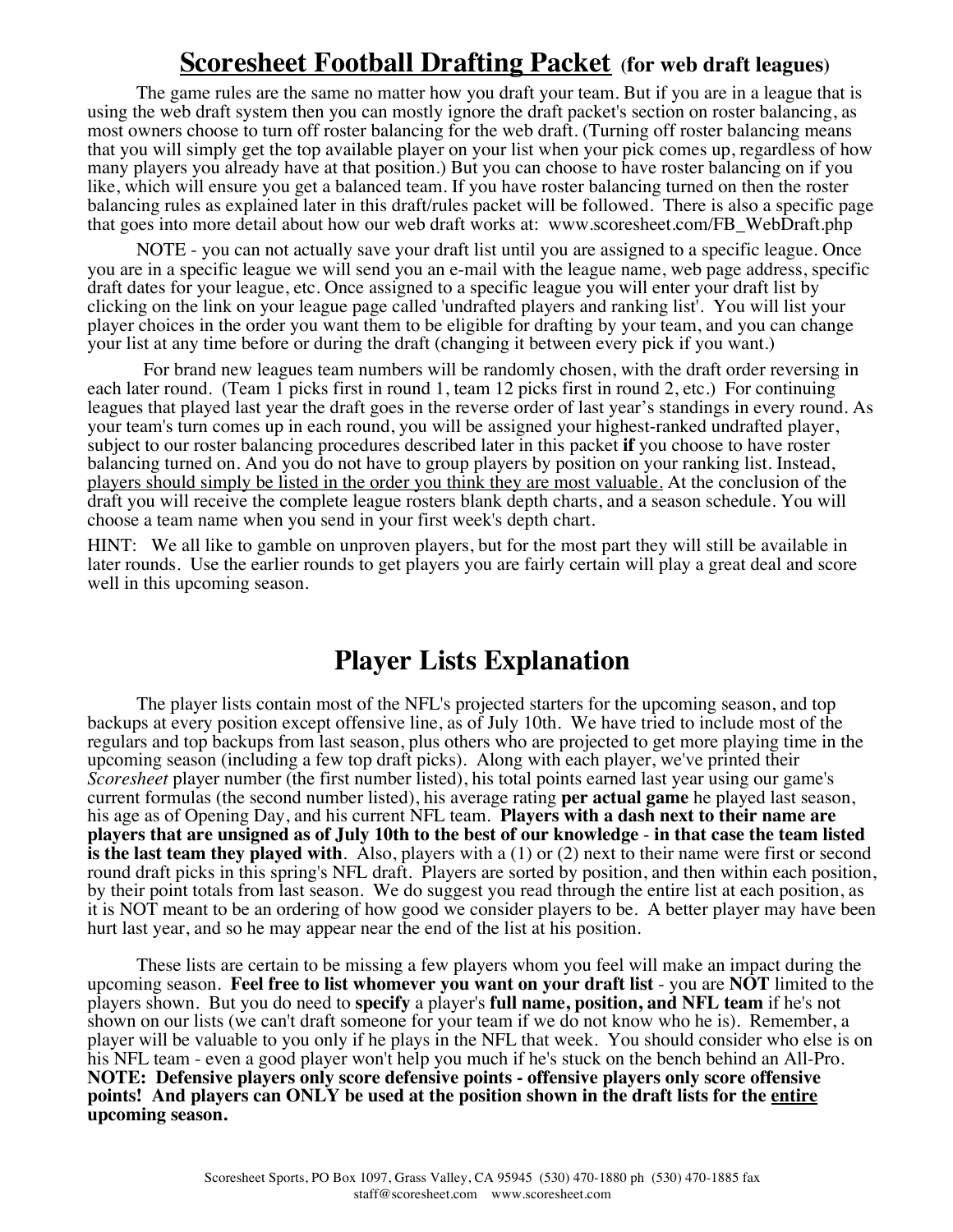# **How a Game is Played**

Points are scored as follows:

| Offensive Players |                  | Defensive Plavers |                 | Kickers |                          |  |
|-------------------|------------------|-------------------|-----------------|---------|--------------------------|--|
| 0.04              | Passing Yard     | 0.44              | LB/DB Tackle    | 3.00    | Field Goal               |  |
| 0.20              | Completion       | 0.22              | LB/DB Assist    | $-0.30$ | 50+ Attempt              |  |
| 1.00              | Passing TD       | 0.60              | DL Tackle       | $-1.00$ | 40-49 Attempt            |  |
| $-0.24$           | Passing Attempt  | 0.30              | DL Assist       | $-1.70$ | 30-39 Attempt            |  |
| $-1.20$           | Interception     | 1.00              | Sack            | $-2.40$ | 17-29 Attempt            |  |
| 0.07              | Rushing Yard     | 0.50              | Stuff           | 1.00    | Extra Point              |  |
| 1.75              | Rushing TD       | 1.50              | Interception    | $-0.70$ | EP Attempt               |  |
| $-0.15$           | Rushing Attempt  | 0.06              | Int Ret Yard    |         |                          |  |
| 0.04              | Receiving Yard   | 1.00              | Int Ret TD      |         | <u>Kick Return Teams</u> |  |
| 0.20              | WR/TE/QB Recptn  | 0.75              | Fumble Recovery | 0.06    | Return Yards             |  |
| 0.10              | RB Reception     | 0.03              | Fumble Ret Yard | 1.00    | TDs on a return          |  |
| 1.00              | Receiving TD     | 0.50              | Fumble Ret TD   | $-1.00$ | KO Ret Attempt           |  |
| $-1.50$           | Fumble Lost      | $-1.00$           | Pass Intf. Pen. |         | -0.30 P Ret Attempt      |  |
| 0.20              | Pass 2-pt. Conv. | 1.50              | Forced Fumble   | 2.00    | P or FG Block            |  |
| 0.35              | Rush 2-pt. Conv. | Punters           |                 |         |                          |  |
| 0.20              | Rec. 2-pt. Conv. | 0.04              | Yard            |         |                          |  |
|                   |                  | 0.60              | Inside 20       |         |                          |  |
|                   |                  | $-1.56$           | Attempt         |         |                          |  |

For example, if your field goal kicker tries one field goal of 33 yards and makes it, and he is 2 for 2 on extra points, he has earned 1.9 points for you. (3.00 for the good field goal, plus 2.00 points for the 2 extra points; minus 1.70 for the 30+ yard attempt, minus .70 for each extra point attempted.) Similarly, if a RB gains 80 yards on 20 carries, with one touchdown, plus 15 receiving yards on two catches, he has earned  $\overline{5.15}$  points. (5.6 points for the rushing yards, plus 1.75 points for a rushing TD, minus 3 points for 20 attempts at a cost of .15 points per attempt, plus 0.6 points for the receiving yards, plus 0.2 for the 2 receptions.) For receptions, running backs get .10 for each catch, and all other offensive players get .20 for each catch. Similarly, each tackle is worth .60 if made by a defensive lineman, and .44 if made by a linebacker or defensive back. Also, regarding kick return teams, if a kick/punt is not attempted to be returned – for example, kicks/punts that go out of bounds, out of the end zone, touchbacks, fair catches and onside kicks that are not attempted to be advanced – those kicks do not get charged as a return attempt.

**NOTE: Players can only be listed on your depth chart at the position we listed them at on these player lists**. **Also, offensive players can not score defensive points, and defensive players can not score offensive points**. For example, even if a defensive back plays some at WR in the NFL this year their offensive points will **NOT** count for you - he only earns Scoresheet points in the defensive category. Otherwise it would be like you were playing an extra guy on offense! Also, **individual players do not score points for what they do on return teams** - it is the return **team** which earns the points. For example, Percy Harvin only earns points for what he does on offense - he does not earn Scoresheet points for what he does on special teams (the Seattle Return Team gets those points).

In that week's *Scoresheet Football* game, each team's final score is obtained from the total of its offense (QB, RB(s), WRs, TE, K, P and KRT); **minus** the opponent's defense (2 DL, 2 LB and 2 DB). We then add 15 points to each team's total to avoid having negative scores. The team with the higher score wins! Once games are played the results are final.

We do have rules built into the program which have been established to facilitate **automatic**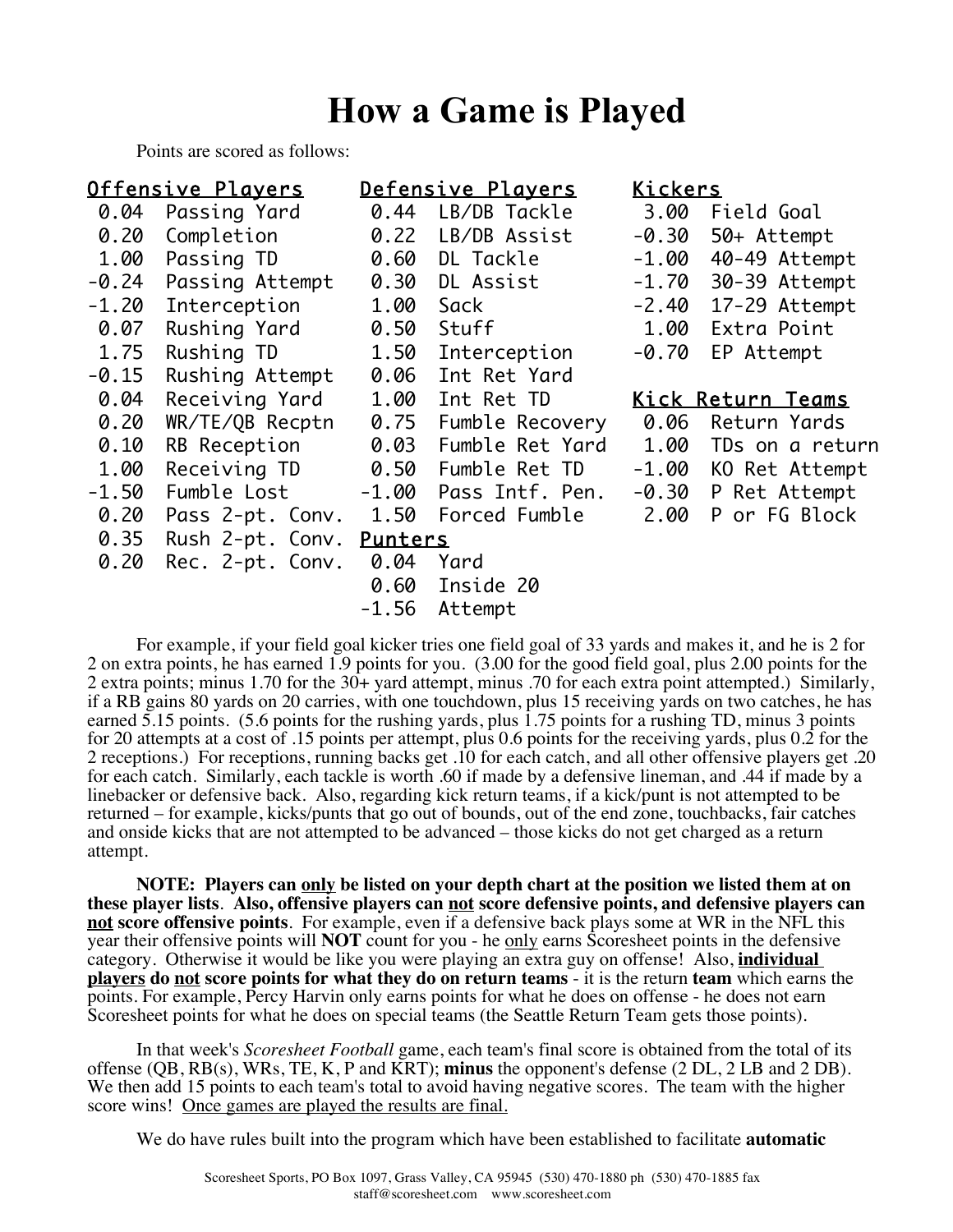**replacement of injured players**, or players whose teams have a bye that week. The final selection of players for given positions for a given week is determined as follows:

If your starting QB has less than 12 scoring plays (pass attempts plus rushes) that week, we go to your backup players and play your first listed backup QB who has at least 12 pass attempts plus rushes. Exception - if the QB you listed as a starter, or one of your backup QBs listed higher than the one who qualifies with 12 'plays' does play that week in the NFL (meaning he earns Scoresheet points that week), and earns more points than the QB who qualifies we will use the (first such) higher listed QB. This works the same for all positions. What this means is that you will not get penalized by having your starter score more points than your backup, but then not get used because he does not qualify. These 'qualifying rules' are designed to help you by automatically replacing injured players! However, a nonqualified starter without enough plays to qualify that gets zero points does NOT play over a backup with negative points. Otherwise team owners could purposely write in starters they know won't play - a guy who is injured or on a bye - and then the worst they could get is zero. If no QB qualifies (has at least 12 rushes plus pass attempts), we use your first QB listed who scores points. If none of your QB's score then you will receive 0 points from the QB position. Similarly, we use a starting RB(s) if he has at least 5 scoring plays (rushes plus receptions). If one of your starting RBs does not 'qualify' we go to your backups, using the top listed RB who does qualify with 5 'plays', unless your starter (or higher backup) had more points, in which case we use him. If no RB has 5 'plays' your first listed RB(s) who scores more than 0 points will play. For all positions: **if a player you have listed as a starter plays enough to qualify, he'll be used even if he scores less than backups you've listed behind him. Your coaching decisions DO matter!**

At WR and TE, a player with 1 reception will be used. Also, a 2nd starting RB or 3rd starting WR may be replaced by a backup RB **or** WR - we will use the first listed qualifying backup from **either** position. On defense, if a starter gets any non zero statistic then he will play. Otherwise, we revert to your backups. The same applies for your kicker, punter, and kick return team - if they are not involved in any plays then we go to your backup. **If your starters qualify according to the above minimum number of plays, then your backups naturally will not score for you that week.**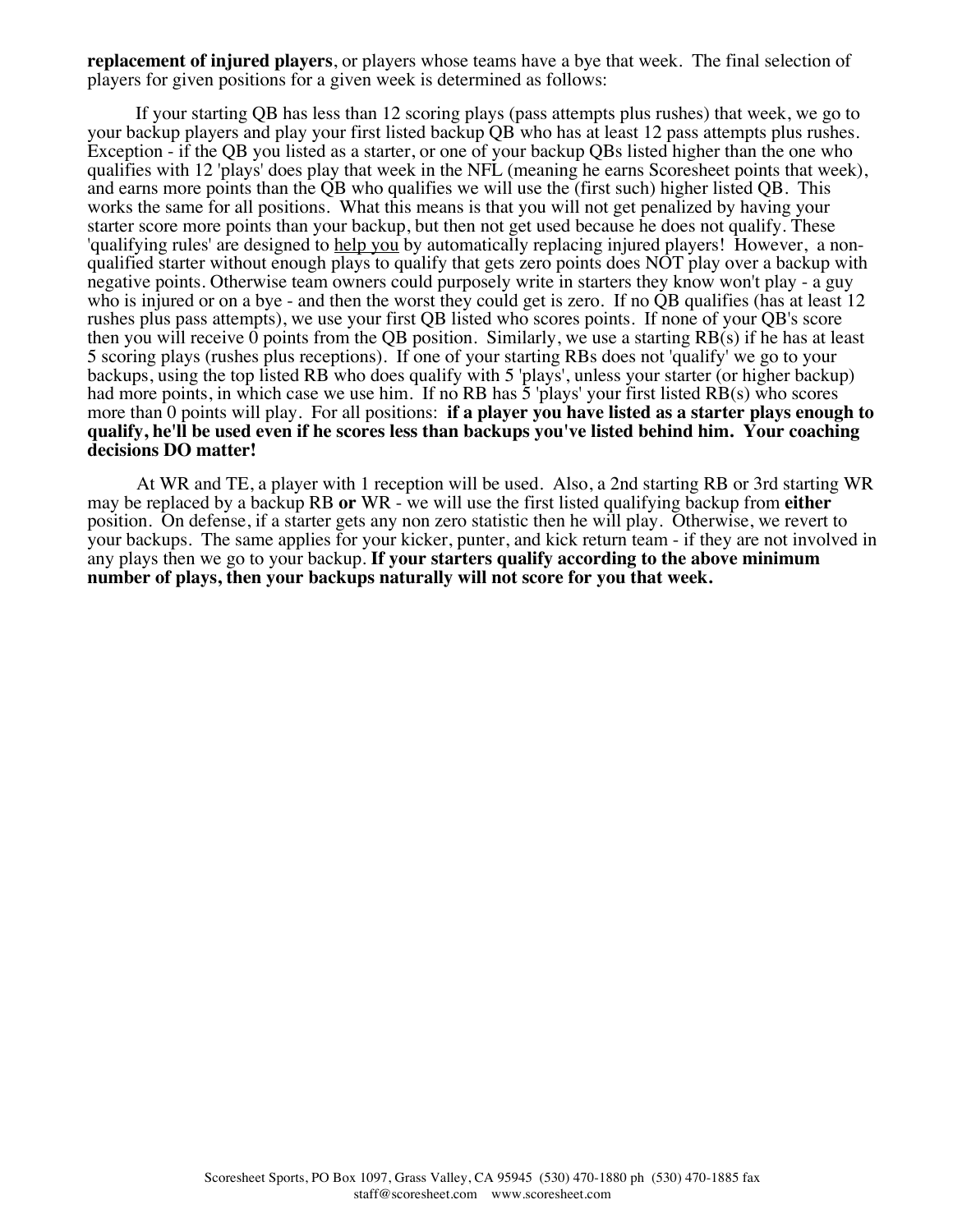# **Roster Balancing Procedures**

In each weekly *Scoresheet Football* game, you'll use 1 QB, 2 DL, 2 LB, 2 DB, 1 K, 1 P, 1 NFL punt & kickoff return team; and either 2 running backs and 2 wide receivers and one tight end, or 1 running back and 3 wide receivers and one tight end, or 1 RB, 2 WRs and 2 TEs. (That is, the last offensive spot can be filled by **either** a running back **or** a wide receiver **or** a tight end.) In addition to these 15 starters, you'll draft 15 backups. These backups will be used if a regular starter is injured or his team has a bye in the NFL, or if you trade or demote your starter.

For web drafting you can choose to turn roster balancing on or off <u>- your choice</u> - by using the box at the bottom of your ranking list (right next to the save button.) If you have roster balancing \*off\* then the way our draft program works is that you will simply get the top player on your draft list that is still available. However, if you are not going to closely monitor the draft then you probably want to choose to leave roster balancing on so that you get a balanced team, as the purpose of these rosterbalancing rules is to fill your starting positions before you receive any less important backups. (We figure you don't want to get 8 wide receivers before you get a single running back!) We have tried to design our roster-balancing rules so that if you have roster balancing turned on then you can simply list players according to what you think they are worth (a simple ranking order), and then you will still get a balanced roster. Our intent is that even if you skip (or just skim) the following few paragraphs, which describe in detail our entire roster balancing rules, the draft will occur as you'd like. Of course, you can read the following rules in detail, and you will (hopefully) have a more complete understanding of our draft-by-list system.

The way roster balancing works is: once you get a full complement of starters at a position (this is one QB, 2 DB's, 2 RBs,3 WR's, etc.) we skip over your other listed players at that position, until we get to a player on your list that plays a position at which you still need a starter. For example, you might think a good TE is very important, and so you might rank 6 of them in your top 12 choices. Once you get one TE we skip the next TEs listed and draft your highest ranked non-TEs in subsequent rounds. However, since you need 3 wide receivers, and 2 running backs, 2 defensive linemen, 2 linebackers and 2 defensive backs to fill your starters, we will NOT skip over any wide receivers you have listed until you have drafted 3 of them, and will NOT skip over any RBs, DLs, LBs or DBs you've listed until you have received 2 of each of them.

You only start 15 players each week, but because in each game you can play either 2 RBs and 2 WRs, or play 3 WRs and 1 RB, or play 2WR, 1 RB, 1 TE, we have you draft 2 running backs **and** 3 wide receivers before we consider those positions 'filled' with potential starters. (Tight end is considered filled for roster balancing purposes once you draft one  $TE$  – we assume most teams will not start two TEs each week.) After you have filled your starters at <u>every</u> one of the offensive and defensive positions (receiving one QB, 2 RBs, 2 DLs, 2 LBs and 2 DBs, one TE and 3 wide receivers), the computer starts similar roster balancing procedures for your backups. In the subsequent rounds you'll get 1 backup at each of: QB, RB, WR, TE, DL, LB and DB. After you have those backups, plus your starters at kicker, punter and kick return team, you will get your one more backup at any 7 different positions in the last 7 rounds.

Because some positions are generally considered 'more important' than others, there are some twists to the roster balancing rules. You do start one Punter (P), Kicker (K), and Kick Return Team (KRT) each week. But even though those players are 'starters', roster balancing will allow you to draft backups at other positions before filling your starters at P, K and KRT. If you have a player at K, P or KRT listed high on your draft list we will not skip over them to get to a player at another position, but likewise, we will not skip over players at other positions to fill your starters at kicker, punter and special teams, until you have both starters and one backup at all the other positions.

**In addition**, you may override the roster balancing rules by putting a plus sign (+) next to a player. This tells us that you want that player, even if you already have filled the position. For instance, you might want a 2nd quarterback before you fill all of your starters at other positions. In that case, if you have a quarterback listed with a plus next to his name we will let you draft that guy, even if you already have one QB and do not have starters at all other positions. Once you draft a player (even with a +), he does count at his position. Also, plus signs will only override roster balancing for ONE extra player at each position. You won't get a 2nd backup at a position before you have all of your offensive and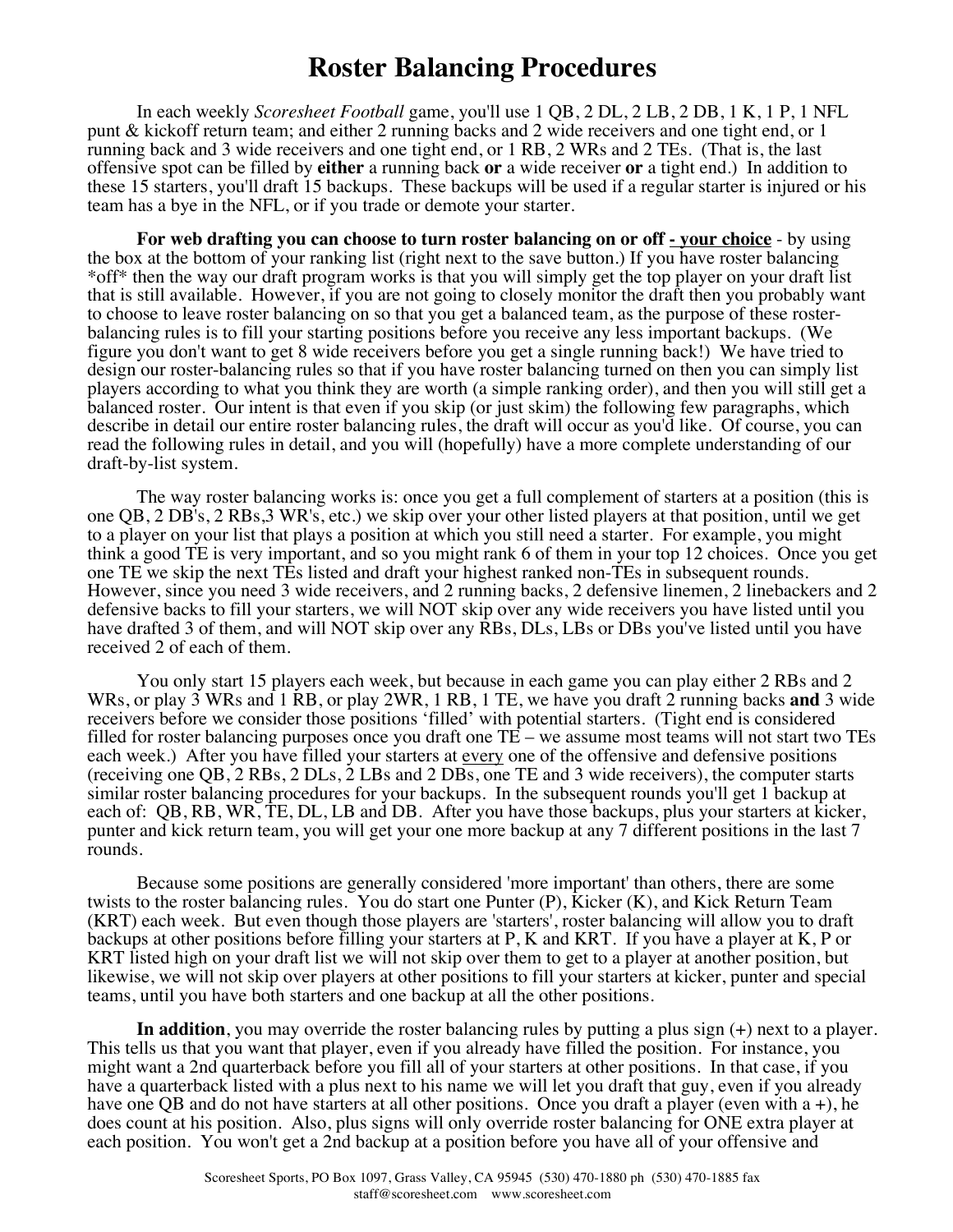defensive starters, or a 3rd backup until you have starters at all positions (including P, K and KRT), and at least 1 backup at all of the 7 offensive and defensive positions.

Instead of listing a player on your ranking sheet, **you can also list a position with a plus (+)**. This tells us to try drafting any of the players that you've ranked **above** that point as an extra player at that position. That is, **it's the same as relisting everyone you've already ranked at that position, except this time with a plus after all of their names**. For instance, let's say you rank 25 RB's in your top 70 players, and then put "RB+" in the 71st slot. As soon as you get 2 RBs (filling your starters at RB), we'll skip over the other RB's you've listed and instead give you players from other positions that you do not yet have all your starters at. Then when we get down to your "RB+", we'll see if any of your RB's ranked above that point are still available. If so, you'll get the top one as your 3rd RB. If not, we'll ignore the "RB+" and keep going down your list. So putting RB+ does **not** automatically give you a running back at that spot no matter what - it just means we have now added a plus to all the RBs on your list above that spot, meaning if one is still available you can now get him as an extra RB.

In addition to all the above roster balancing (getting pretty complicated, eh?), we have a couple of special rule cases**.** It has been pointed out to us in years past that many owners would like to get a 2nd QB before filling all of their other starters. So, **we have the program automatically add a plus to all the QBs on your list once the 10th round of the draft is reached**. Adding this plus to QBs means that starting with the 10th round the program will not skip over your listed QBs to get to other players farther down your list (though once you get a 2nd QB you will not get a third QB until after you have all of your offensive and defensive starters.) This 'automatic plus' is taken off once you get all of your offensive and defensive starters, since at that point you can draft a backup QB without the plus. Finally, for the first round of the second stage, roster balancing is not used at all. In the first round of the second stage, when it is your pick, you will get the top listed <u>available</u> player on your second stage list, whether you are 'filled' at that position or not.

It is possible to have a player that you did not put on your ranking sheet assigned to your team if you do not list enough players at **each** position. The order in which players are assigned by default is simply the total number of points earned last season. (This is the order of the players in our draft packet.) To avoid this possibility, your ranking sheet should include players from many different positions. For example, even if you put down "QB+" you will still get at most 2 quarterbacks in the first stage - there is no reason to list more than 24 quarterbacks on your ranking sheet in a 12-team league. (12 teams with 2 QB's each only totals 24.) In fact, listing 18 or so QB's is probably plenty even if you want two QB's this stage; other owners will either list different quarterbacks, or may stick to our roster balancing and get every starting position filled before drafting backups. (On the other hand, to make sure of getting at least 1 QB you may need to list more than 12, since some other owners may use "+"s to get 2 QB's each.)

**You do NOT need to group players by position on your ranking sheet**; our roster balancing in the draft will give you a balanced team. And please note that kick return teams are to be listed just like individual players for drafting purposes. On your ranking list, please specify them by number and NFL team.

**\*FREE AGENTS:** In addition to this pre-season draft, each week we will hold a free agent draft, with **every team** getting a free agent each week (except that **there is NO free agent draft during the playoffs**). Teams will pick in reverse order of the standings, and each will receive 1 new player. **Teams that do not turn in a new depth chart/free agent wanted list that week** will pick after all of the teams that did turn in a list, regardless of their won-loss record.) Teams that chose not to submit a new depth chart that week will have their previous week's free agent wanted list used. Each week's free agent draft is held before that week's games are played - so that you can use the free agent that week if necessary. Since you will all be tied at 0-0 going into the first games, the highest numbered team (team 12 in a 12 team league) will get to pick first in the first week's free agent draft.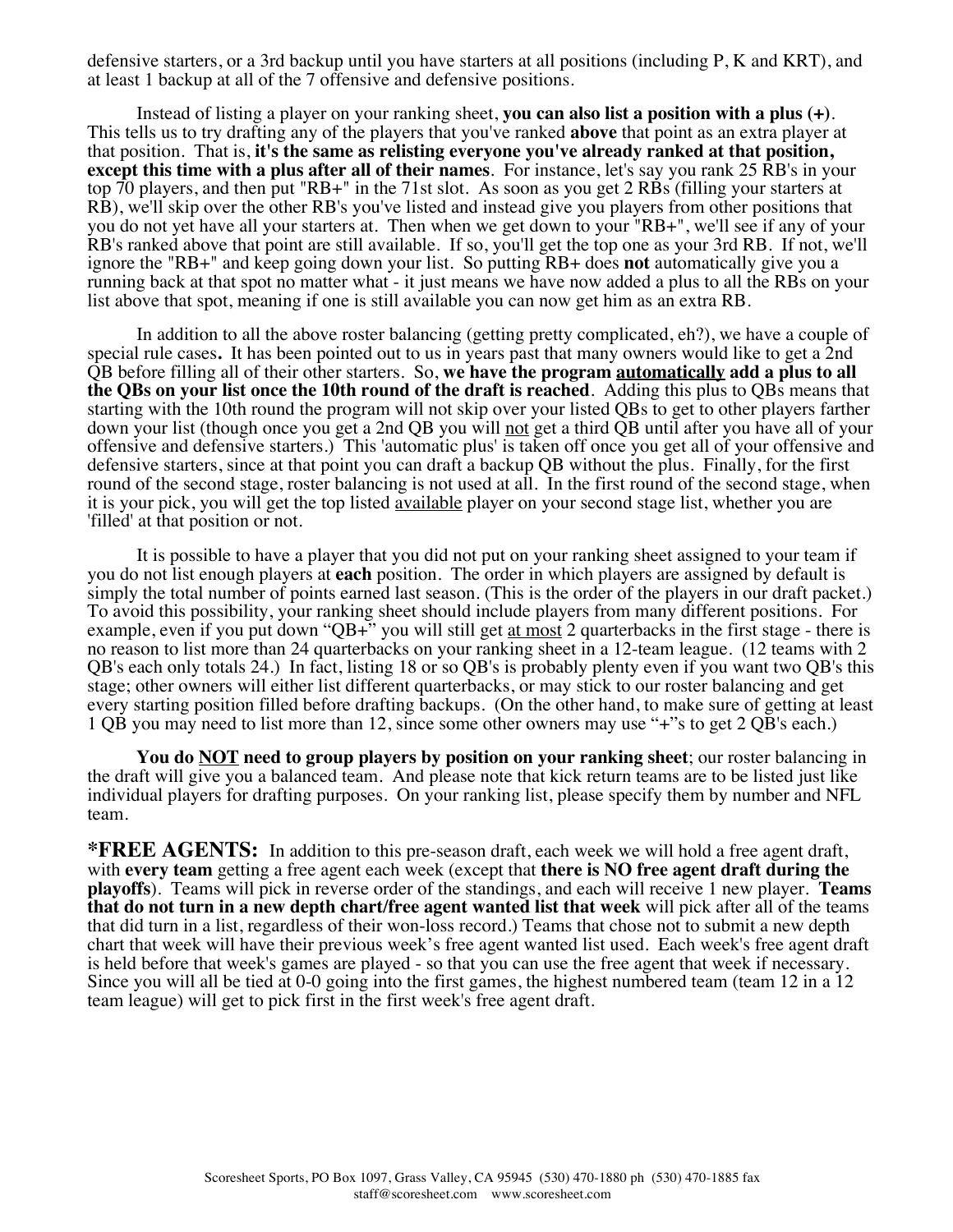## **Other Rules**

Your team's roster can be larger than 30 players - you do **NOT** have to cut players when you pick up free agents. You can also make unbalanced trades with other teams in your league, such as trading 2 players for 3. Although there is NO roster size limit, you may only list 15 starters and up to 15 backups on each depth chart, (as shown on the enclosed sample). Unlisted players on your roster will be used as final backups, and will be used in player number order. This is useful for recently drafted free agents, and for plugging holes if you are particularly thin at a certain position. You can also list players on your active depth chart the same week you try and draft them - if you succeed in picking up that player then he'll be used where you listed him, and if you don't get him (someone else picking ahead of you grabbed him) then he will simply be skipped over.

After your free first depth chart**/**free agent draft list submission, each new depth chart you submit by mail, fax or e-mail costs \$4. **HOWEVER, any depth charts and/or free agent lists turned in from your league's web page using our web based lineup form will be FREE of charge.** There will be more explanation of free agents and postmark deadlines with the information letter accompanying the final draft results.

Trading of players is allowed through the week 12 games. You may **NOT** trade away future free agent draft rights. (Once you draft a player you may trade him, but you can not trade future free agent picks!) We will continue to monitor all trades for fairness. We must receive trade notices from **BOTH**  owners involved in a trade before it can become final. After all, we can't put a trade through unless we know all the teams involved in the deal really agreed to it! There is **no** additional fee for trades.

The first 14 weeks of the NFL season are used for the 14 regular season Scoresheet games. In each league, the 3 division winners and 2 next best "wild-card" teams make the playoffs. (5 teams will make the playoffs in every *Scoresheet Football* league, including leagues with a different number of teams that were organized and drafted in person.) Ties for division winners and playoff spots are broken using the same rules as in the NFL. Wild-card games are played during week 14 (meaning that week 14 stats are used both for the final regular season game and also for the wild card round), followed by the rest of the playoffs weeks 15 and 16. The home team (the team with the better regular season record, or a division winner when playing a wild card team) is given a 3 point advantage in each playoff game.

To determine our weekly and overall prize winners, we total the 15 offensive and defensive positions for each eligible team each week (i.e., ignoring opposing players). NOTE: We do not have cash prizes any longer due to all of the various states banning those. Instead, starting in 2016, we will give away a free team for next year each week to the team with the highest point total that week. Also, the **ONE** league winner with the highest 16-game point total in all of *Scoresheet* (not counting the wildcard games) wins a free year's membership in all 3 *Scoresheet* sports: football, baseball and hockey. **Only** teams in leagues with at least 12 teams are eligible for these weekly and overall prizes; though league championship trophies will be awarded in **all** leagues.

Unfortunately, we can't do anything about *Scoresheet*-bound depth charts that become lost in the mail. On the other hand, if the Postal Service loses your weekly results, let us know and we'll gladly mail you a new copy. If you have any other questions or comments, please contact us. Our goal is to make *Scoresheet Football* as fun and rewarding as possible. Let's all have a great football season!